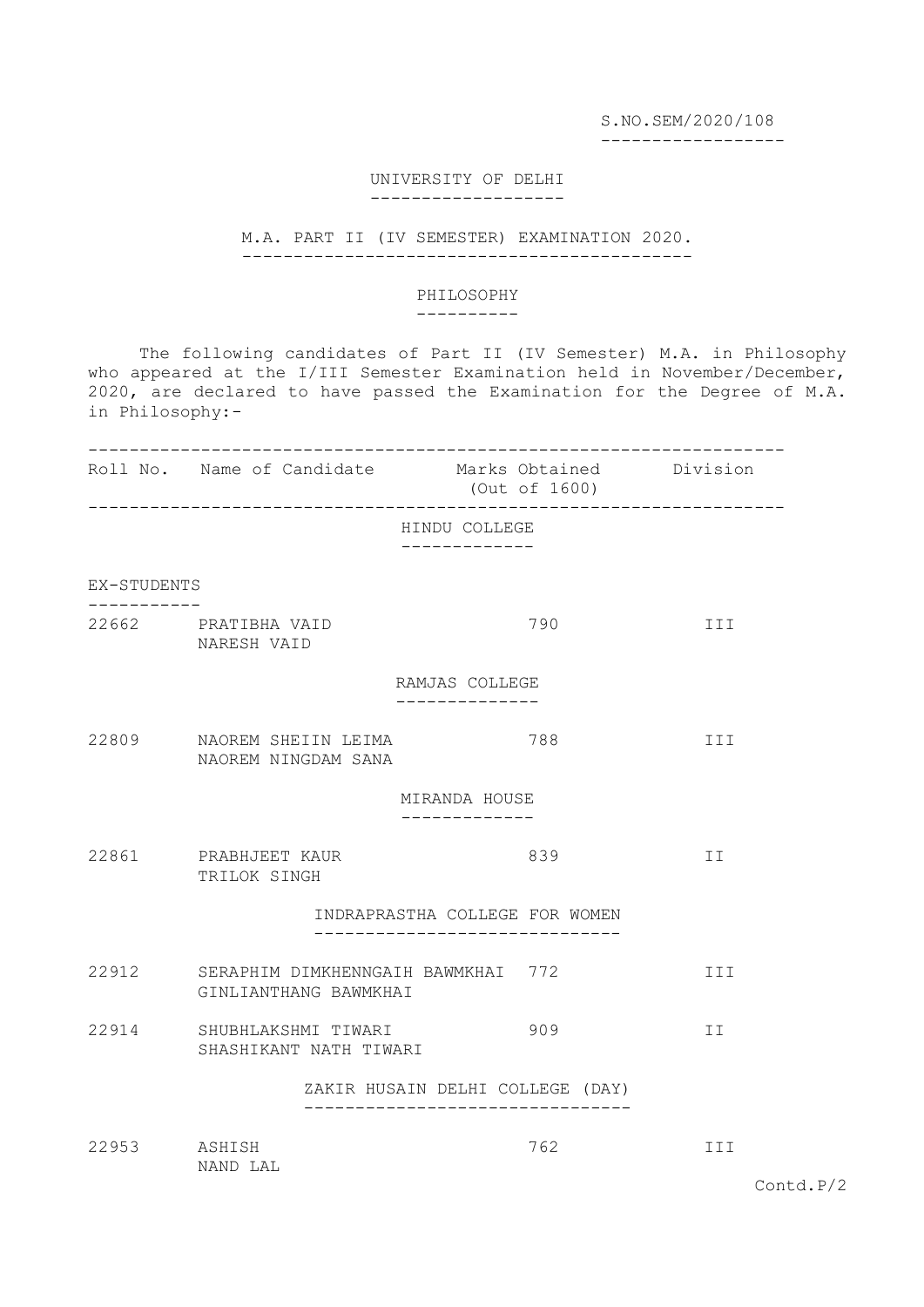| UNIVERSITY OF DELHI |                                                            |                                            |     |
|---------------------|------------------------------------------------------------|--------------------------------------------|-----|
|                     | M.A. IN PHILOSOPHY PART II (IV SEMESTER) EXAMINATION 2020. |                                            |     |
|                     | Roll No. Name of Candidate Marks Obtained Division         | (Out of 1600)                              |     |
|                     |                                                            | ZAKIR HUSAIN DELHI COLLEGE (DAY)           |     |
| EX-STUDENTS         |                                                            | _____________________________              |     |
|                     | 22962 SATYAM SWARAJ<br>VIRENDRA RAJAK                      | 842                                        | III |
|                     |                                                            | LAKSHMIBAI COLLEGE                         |     |
|                     | 23061 ANANTIKA SINGH<br>SARBJEET SINGH                     | 845                                        | II  |
| 23080               | PARUL CHAUDHARY<br>GAJENDER SINGH                          | 796                                        | III |
|                     |                                                            | KAMLA NEHRU COLLEGE<br>------------------- |     |
|                     | 23105 CHAWNGTHANPUII<br>LALRAMMUANA CHAWNGTHU              | 827                                        | II  |
| 23109               | LEENA VUNGBIAKLUN<br>ANTHONY LALKHOLIAN                    | 753                                        | III |
| 23112               | MANNU MAAN<br>SHRI PRAKASH MAAN                            | 775                                        | III |
| 23116               | PRIYANKA KAUR MUDHAR<br>KHUSHWINDER SINGH                  | 823                                        | ΙI  |
| 23121               | YAMINI SHARMA<br>GAUTAM RISHI                              | 924                                        | IΙ  |
|                     | _________________                                          | LADY SHRI RAM COLLEGE FOR WOMEN            |     |
| 23158               | BHAWANA YADAV<br>RAM SAROVAR RAI                           | 835                                        | II  |
| 23162               | SHAGUN PRAKASH<br>RAVINDER PRAKASH                         | 818                                        | ΙI  |
| 23166               | SWARNIMA KAIN<br>LALIT KUMAR KAIN                          | 765                                        | III |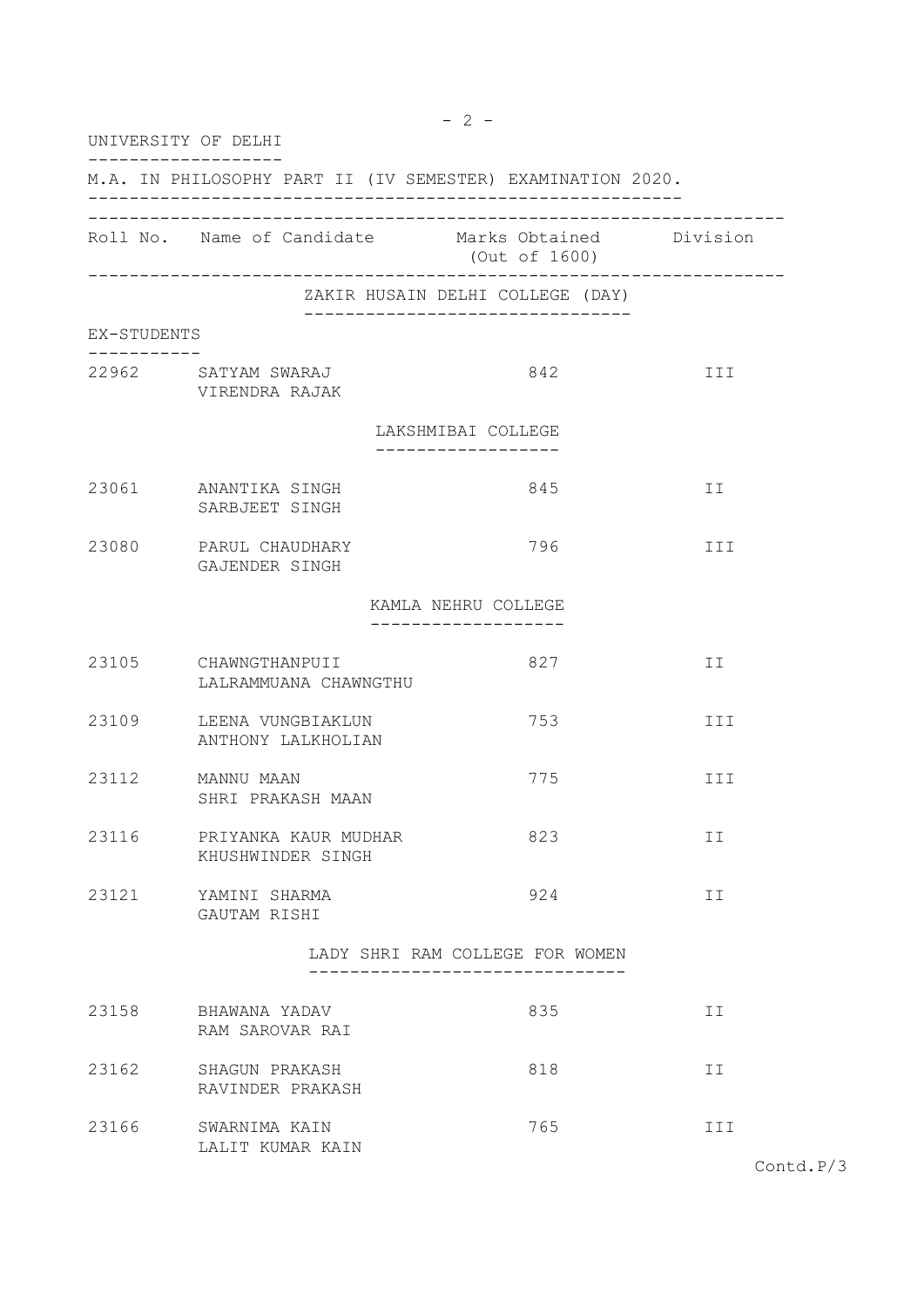|             | UNIVERSITY OF DELHI                                        |                                                                            |     |
|-------------|------------------------------------------------------------|----------------------------------------------------------------------------|-----|
|             | M.A. IN PHILOSOPHY PART II (IV SEMESTER) EXAMINATION 2020. |                                                                            |     |
|             | Roll No. Name of Candidate Marks Obtained Division         | (Out of 1600)                                                              |     |
|             |                                                            | DEPARTMENT OF PHILOSOPHY (SDC)<br>------------------------------           |     |
| EX-STUDENTS |                                                            |                                                                            |     |
|             | 23204 AIYSHA MEHNDIRATTA<br>RAJEEV MEHNDIRATTA             | 743                                                                        | III |
|             | 23205 ALOK RANJAN<br>BADAN SINGH                           | 843                                                                        | ΙI  |
|             | 23210 APURVA SINGH<br>V B SINGH                            | 817                                                                        | II  |
| 23245       | SHIVANI<br>RAJEEV KUMAR                                    | 696                                                                        | III |
|             |                                                            | NON COLLEGIATE WOMEN EDUCATION BOARD<br>__________________________________ |     |
|             | 24503 PARUL KAUSHIK<br>SUDESH KAUSHIK                      | 896                                                                        | II  |
|             |                                                            | DEPARTMENT OF PHILOSOPHY (SDC)                                             |     |
| 54253       | AMIT KUMAR<br>RAM KHILADI BAGHEL                           | 880                                                                        | ΙI  |
| 54255       | ANIT VERMA<br>SATENDRA SINGH VERMA                         | 854                                                                        | II  |
| 54257       | ANUSHKA CHOUBEY<br>BRIJ BIHARI CHOUBEY                     | 947                                                                        | ΙI  |
| 54265       | DEEPMALA<br>JAIDEV SAHANI                                  | 862                                                                        | II  |
| 54266       | EEPSA AGNIHOTRI<br>M. K. AGNIHOTRI                         | 929                                                                        | ΙI  |
| 54267       | GAURAV KUMAR<br>NEERAJ SRIVASTAV                           | 933                                                                        | II  |
| 54274       | MONALISA SAHARIYA<br>P. C. SAHARIYA                        | 919                                                                        | II  |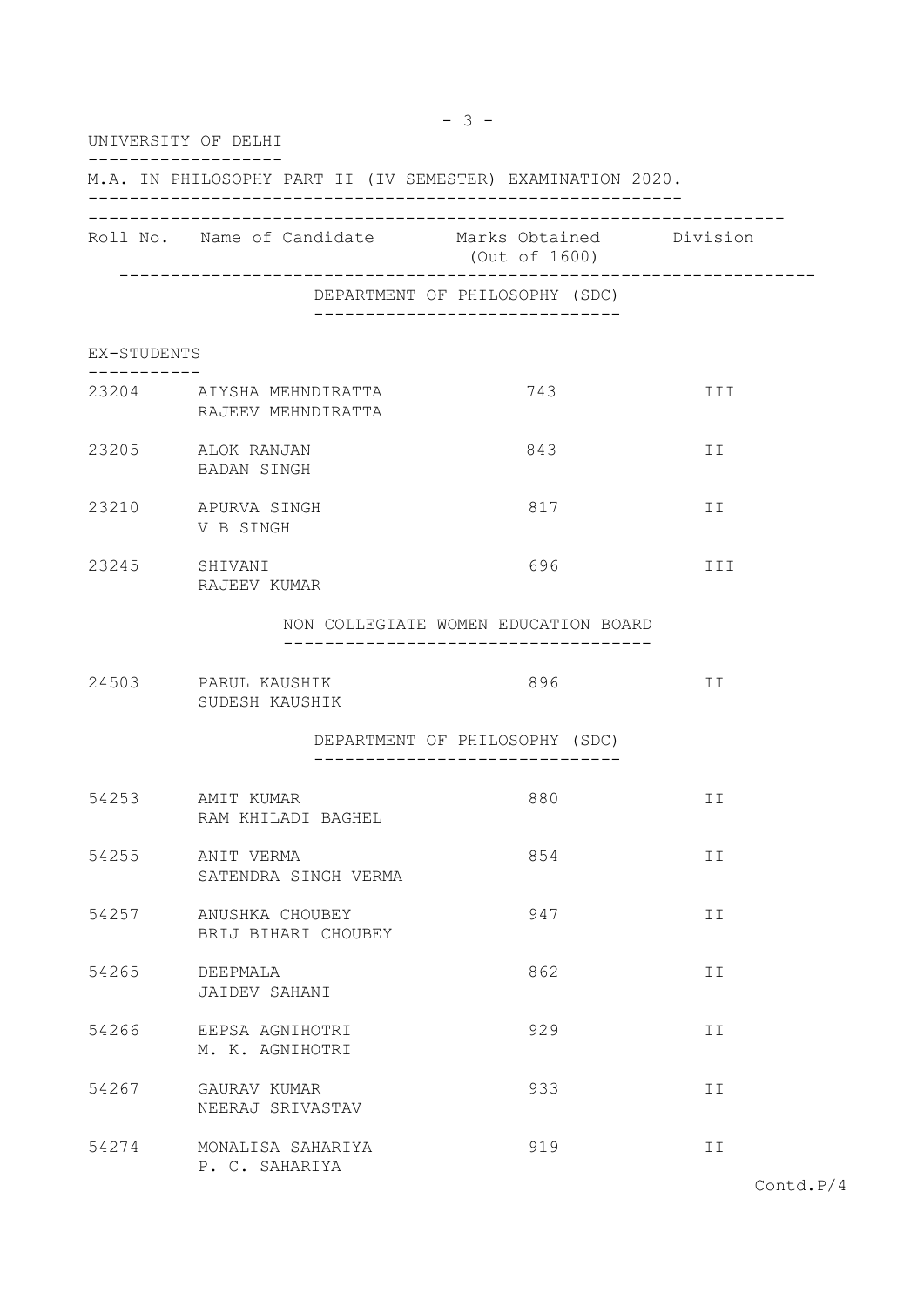| UNIVERSITY OF DELHI |                                           |                                                                     |             |
|---------------------|-------------------------------------------|---------------------------------------------------------------------|-------------|
|                     |                                           | M.A. IN PHILOSOPHY PART II (IV SEMESTER) EXAMINATION 2020.          |             |
|                     |                                           | Roll No. Name of Candidate Marks Obtained Division<br>(Out of 1600) |             |
|                     |                                           | ______________________<br>DEPARTMENT OF PHILOSOPHY (SDC)            |             |
| EX-STUDENTS         |                                           | _______________________________                                     |             |
|                     | 54281 RIN NUNPUII<br>DR. T. LALZAWMLIANA  | 792                                                                 | III         |
|                     | 54289 SHAURYA GAUTAM<br>ANIL GAUTAM       | 839                                                                 | II          |
|                     | 54294 SHRUTI NARULA<br>PRASHANT NARULA    | 831                                                                 | ΙI          |
|                     | 54298 SINAITHI DAIMARI<br>AJIT DAIMARI    | 878                                                                 | II          |
|                     | 54302 TARUN CHAURASIA<br>LAL JI CHAURASIA | 994                                                                 | $\mathbf I$ |
| 23245               | SHIVANI<br>RAJEEV KUMAR                   | 696                                                                 | III         |
|                     |                                           | JANKI DEVI MEMORIAL COLLEGE<br>-------------------------            |             |
| 54401               | BHUVNESHWARI SINGH<br>CHANDRA BHAN SINGH  | 916                                                                 | II          |
| 54405               | SEEMA YADAV<br>RAJ NATH YADAV             | 750                                                                 | III         |
| 54407               | DEEKSHA MUDGAL<br>RAM NARESH MUDGAL       | 925                                                                 | II          |
|                     |                                           | INDRAPRASTHA COLLEGE FOR WOMEN                                      |             |
| 54454               | KRISHNA<br>RAM KISHAN                     | 809                                                                 | II          |
| 54455               | LALROCHANPUII<br>ZOTHANKHUMA HRAHSEL      | 968                                                                 | I           |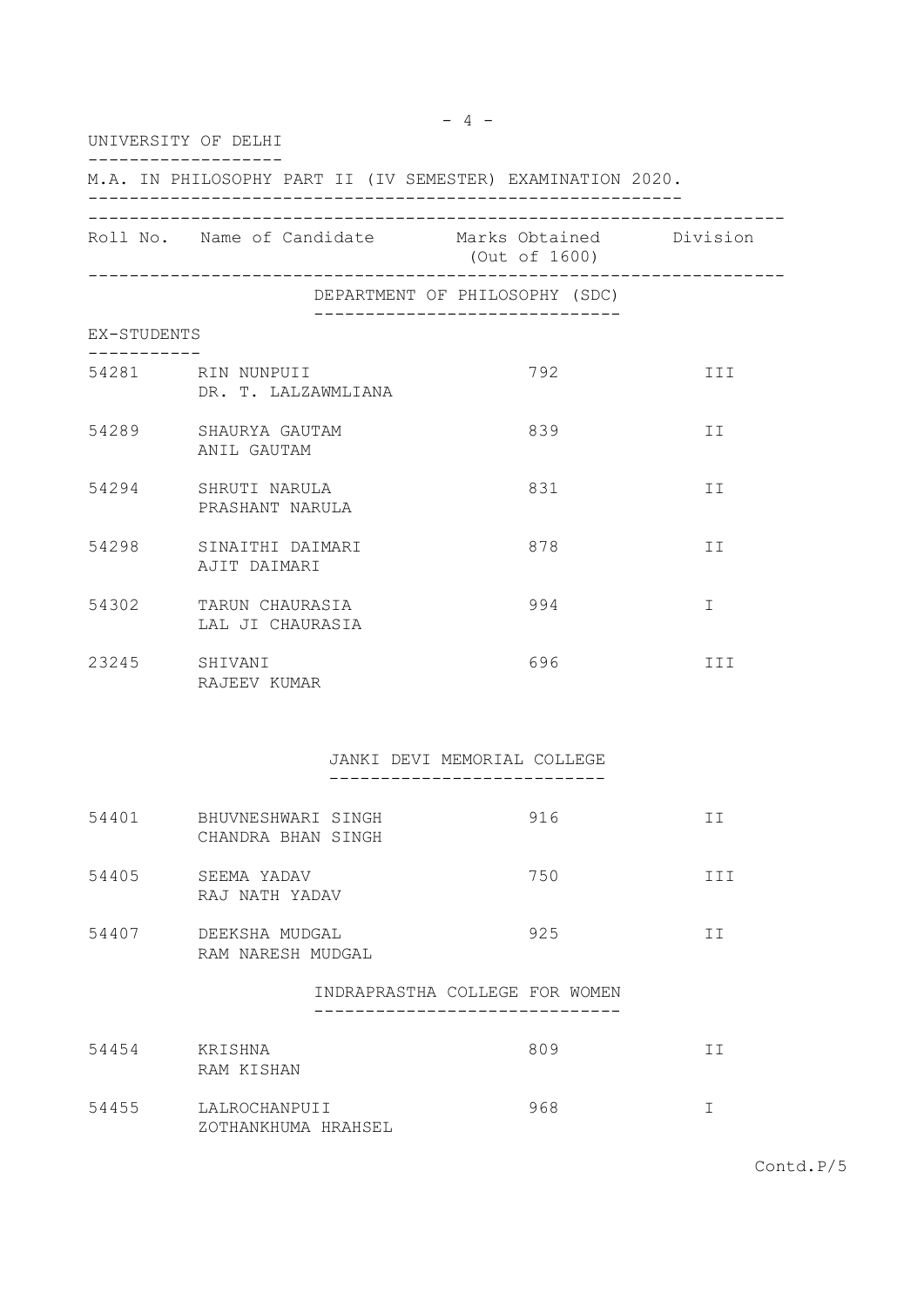|              | UNIVERSITY OF DELHI                                        |                                                           |     |
|--------------|------------------------------------------------------------|-----------------------------------------------------------|-----|
|              | M.A. IN PHILOSOPHY PART II (IV SEMESTER) EXAMINATION 2020. |                                                           |     |
|              | Roll No. Name of Candidate Marks Obtained Division         | (Out of 1600)                                             |     |
|              |                                                            | INDRAPRASTHA COLLEGE FOR WOMEN                            |     |
| EX-STUDENTS  |                                                            | --------------------------                                |     |
| --------     | 54459 PRIYANKA SINGHA<br>HARDEV SINGHA                     | 854                                                       | II  |
|              | 54461 SHIVANI YADAV<br>MANTELAL YADAV                      | 880                                                       | ΙI  |
|              |                                                            | MIRANDA HOUSE                                             |     |
| 54502        | CHANCHAL VASHISHT<br>YOGESH DUTT                           | 837                                                       | II  |
| 54507        | SALONI GOVIL<br>SANDEEP GOVIL                              | 1019                                                      | T.  |
|              |                                                            | LAKSHMIBAI COLLEGE<br>. _ _ _ _ _ _ _ _ _ _ _ _ _ _ _ _ _ |     |
|              | 54601 ASMITA DHINGRA<br>PAWAN KUMAR DHINGRA                | 914                                                       | II  |
| 54614 HARSHA | RAJENDER SINGH                                             | 795                                                       | III |
| 54615        | PINKI<br>RAJENDER SINGH                                    | 774                                                       | III |
| 54619        | ANURADHA KUMARI<br>SUBHASH KUMAR JHA                       | 791                                                       | III |
| 54623        | HEMA BHARDWAJ<br>ANIL KUMAR BHARDWAJ                       | 807                                                       | ΙI  |
| 54624        | WARDANAZ<br>SARDAR AHMED                                   | 831                                                       | II  |
|              |                                                            | ZAKIR HUSAIN DELHI COLLEGE (DAY)                          |     |
|              | 54753 H CHINLALMUAN<br>H THUAMHNUN                         | 868                                                       | II  |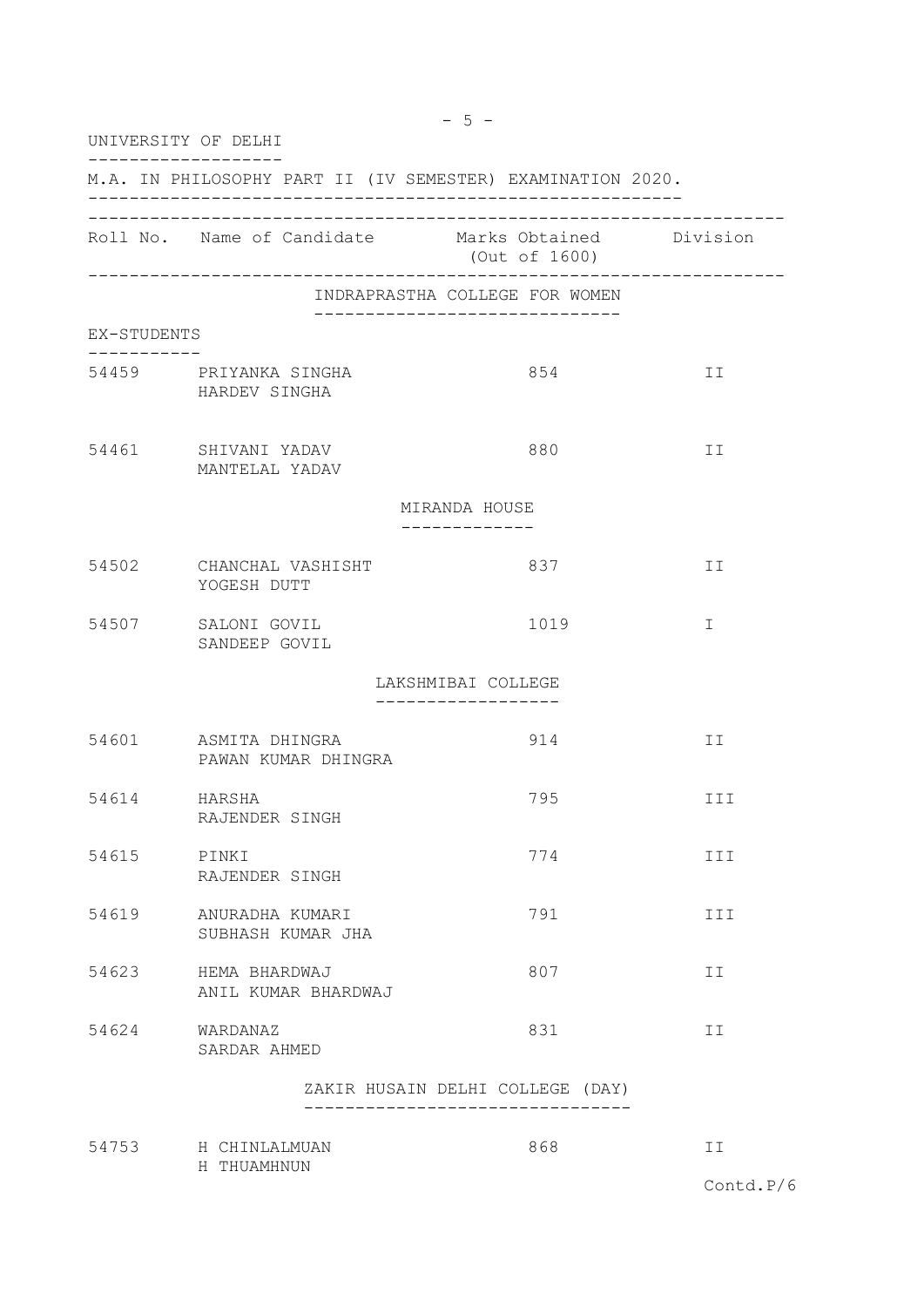| UNIVERSITY OF DELHI |                                            |                                                                                                    |     |
|---------------------|--------------------------------------------|----------------------------------------------------------------------------------------------------|-----|
|                     |                                            | M.A. IN PHILOSOPHY PART II (IV SEMESTER) EXAMINATION 2020.                                         |     |
|                     |                                            | Roll No. Name of Candidate Marks Obtained Division<br>(Out of 1600)                                |     |
|                     |                                            | ZAKIR HUSAIN DELHI COLLEGE (DAY)<br>__________________________________                             |     |
| EX-STUDENTS         |                                            |                                                                                                    |     |
|                     | 54754 JIS JAMES<br>JAMES M.D               | 802                                                                                                | ΙI  |
|                     |                                            | KAMLA NEHRU COLLEGE                                                                                |     |
|                     |                                            |                                                                                                    |     |
| 54902               | ALKA<br>RAM NARESH YADAV                   | 851                                                                                                | ΙI  |
| 54906 ARCHANA       | ANJANI KUMAR                               | 848                                                                                                | ΙI  |
|                     | 54917 ROLLY CHAWLA<br>MR.YASHPAL CHAWLA    | 801                                                                                                | ΙI  |
| 54921               | VAISHNAVI CHOUDHARY<br>VIJENDER SINGH      | 894                                                                                                | ΙI  |
| 54922               | WUNGREICHON R. SHIMRAY<br>DAVID R. SHIMRAY | 916                                                                                                | ΙI  |
| 54923               | TANISHA BALIYAN<br>ANIL KUMAR              | 944                                                                                                | II  |
|                     |                                            | RAMJAS COLLEGE                                                                                     |     |
|                     |                                            |                                                                                                    |     |
|                     | 54711 LAVISH SHEORAN<br>SURENDER SINGH     | 908                                                                                                | II  |
| 70814               | VINAY KASHYAP<br>MANOHAR LAL KASHYAP       | 771                                                                                                | III |
|                     |                                            | The result of the remaining candidates is shown as under:-<br>____________________________________ |     |
|                     | Roll No. Name of Candidate                 | Result                                                                                             |     |
|                     |                                            | MIRANDA HOUSE                                                                                      |     |
| EX-STUDENTS         |                                            |                                                                                                    |     |
|                     |                                            |                                                                                                    |     |

22856 MITI TABING Sem.-III-184/400 TANI TABING Contd.P/7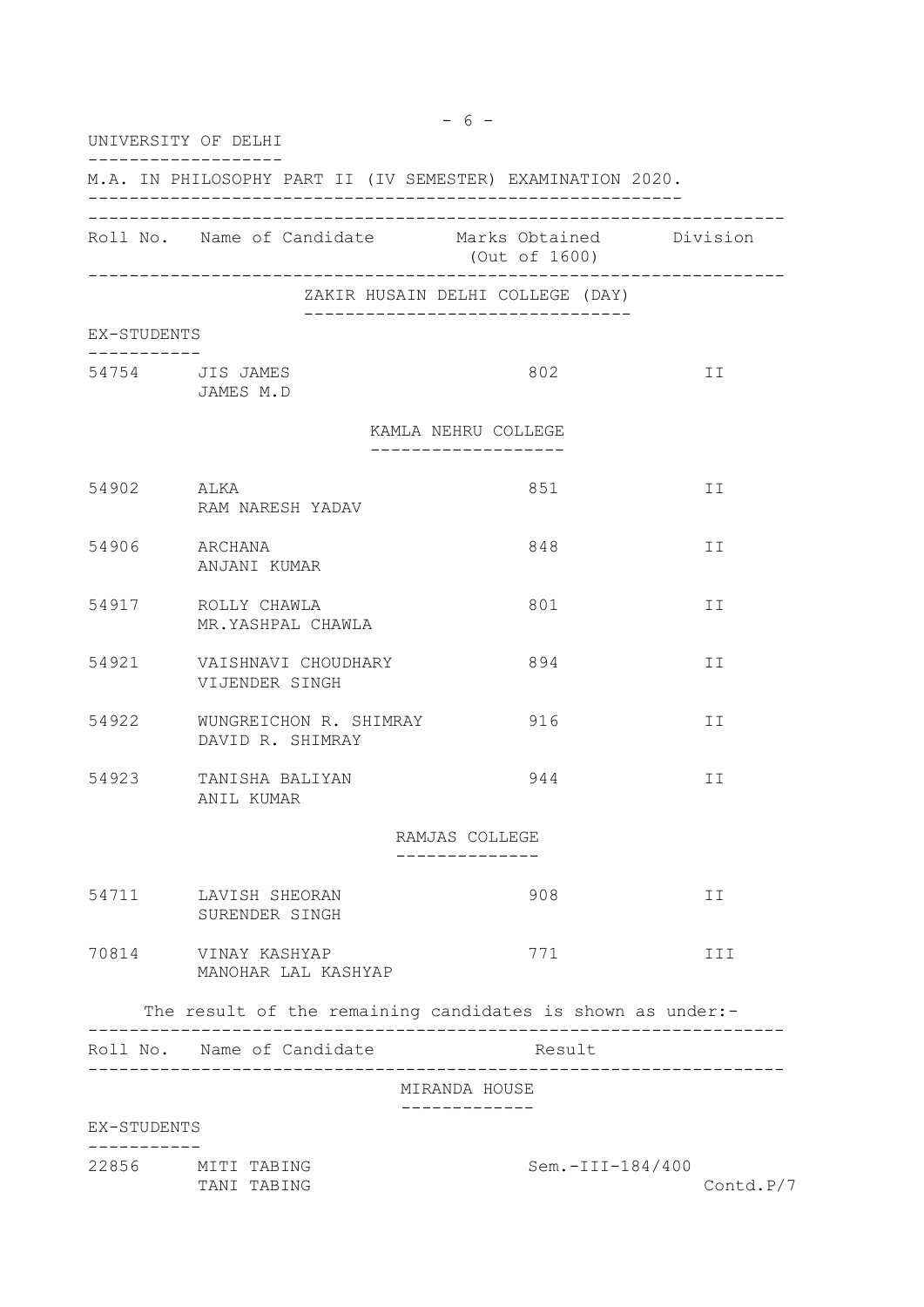UNIVERSITY OF DELHI

-------------------

M.A. IN PHILOSOPHY PART II (IV SEMESTER) EXAMINATION 2020.

----------------------------------------------------------

--------------------------------------------------------------------

Roll No. Name of Candidate Result

--------------------------------------------------------------------

INDRAPRASTHA COLLEGE FOR WOMEN ------------------------------

EX-STUDENTS

----------- 22904 JYOTI Sem.-I-189/400

RAJENDERA

ZAKIR HUSAIN DELHI COLLEGE (DAY)

--------------------------------

22957 NITISH KUMAR Sem.-I-186/400

NITHALI RAM Sem.-III-216/400

DEPARTMENT OF PHILOSOPHY (SDC) ------------------------------

23228 NAOMI CHONGOM Sem.-I-196/400 PACHO CHONGOM

> DEPARTMENT OF PHILOSOPHY (SDC) ------------------------------

| 54251 | ABHISHEK KUMAR   | Sem.-I-201/400    |
|-------|------------------|-------------------|
|       | BAIDYANATH SINGH | $Sem.-III-ER-302$ |

- 54277 NEHA ANAND Sem.-I-179/400 SANJAY ANAND Sem.-III-ER-301
- 54278 PEEHU SINGH Sem.-I-220/400 VIRENDRA SINGH Sem.-III-ER-313
- 54285 S KHAILUN VAIPHEI Sem.-I-184/400 S LIANMINTHANG VAIPHEI Sem.-III-ER-313
- 54286 SARAH HUSSAIN Sem.-I-ER-103 HAMID HUSSAIN Sem.-III-202/400

HINDU COLLEGE

-------------

| 54356 | JYOTI SAINI     | Sem.-I-190/400   |
|-------|-----------------|------------------|
|       | RAJ KUMAR SAINI | Sem.-III-166/400 |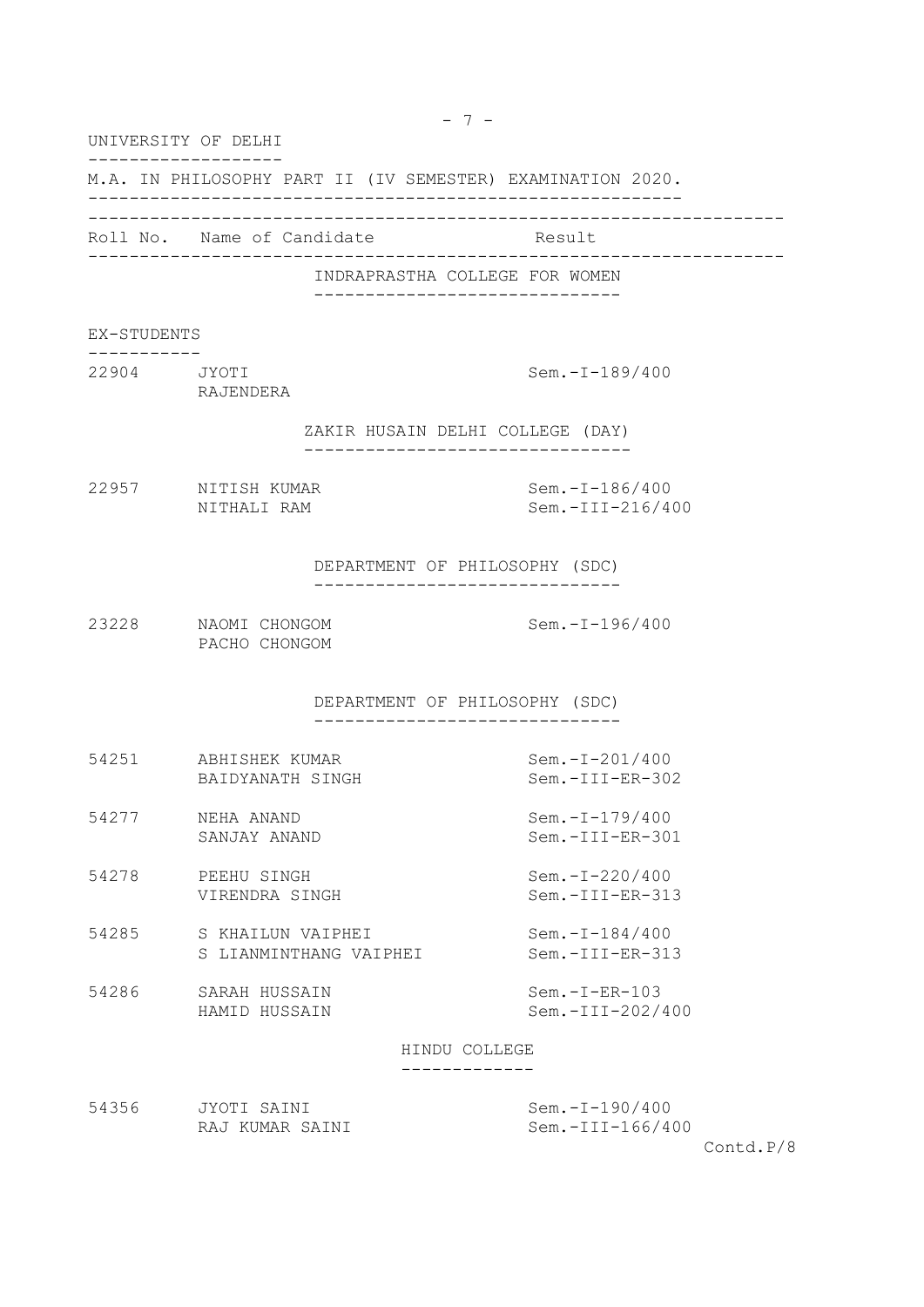UNIVERSITY OF DELHI ------------------- M.A. IN PHILOSOPHY PART II (IV SEMESTER) EXAMINATION 2020. ---------------------------------------------------------- -------------------------------------------------------------------- Roll No. Name of Candidate Result -------------------------------------------------------------------- JANKI DEVI MEMORIAL COLLEGE --------------------------- EX-STUDENTS ----------- 54408 SIMRAN KASANA Sem.-I-180/400 MR INDERJEET KASANA Sem.-III-ER-302 INDRAPRASTHA COLLEGE FOR WOMEN ------------------------------ 54466 ANAMIKA SHARMA Sem.-I-178/400 SUBHASH SHARMA LAKSHMIBAI COLLEGE ------------------ 54626 HIMANI BHADANA Sem.-I-198/400 DINESH BHADANA Sem.-III-ER-313 54627 KOMAL Sem.-I-172/400 LAXMI NARAIN Sem.-III-ER-301,313 RAMJAS COLLEGE -------------- 54709 SHEHNAZ BANO Sem.-I-ER-102,104 MR. M.ISRAI Sem.-III-ER-301,302,303 ZAKIR HUSAIN DELHI COLLEGE (DAY) -------------------------------- 54762 RAYMOND AMAL Sem.-I-203/400 K. C. RAMESH Sem.-III-ER-306 LADY SHRI RAM COLLEGE FOR WOMEN ------------------------------- 71159 RIGIO BABY Sem-III-ER-302 RIGIO TAKAR NON COLLEGIATE WOMEN EDUCATION BOARD

 $-8 -$ 

------------------------------------

54801 ANJUM AARA Sem.-I-209/400 MOHD HAFEEZ